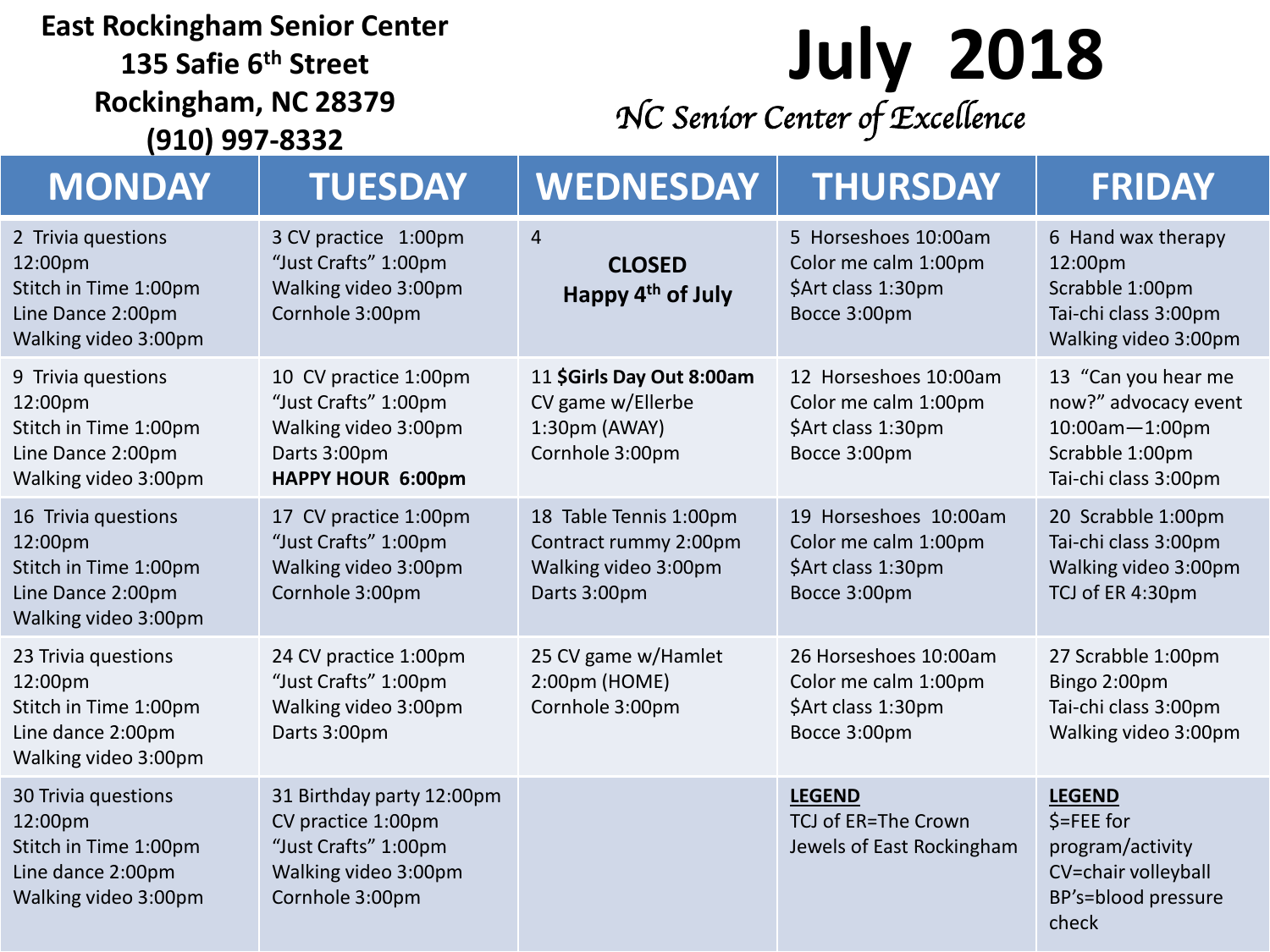Ellerbe Senior Center<br>306 Millstone Road, Ellerbe, NC 28338 910-652-6006

## July 2018

| <b>Monday</b>                                                  | <b>Tuesday</b>                                  | Wednesday                                                         | <b>Thursday</b>                                       | <b>Friday</b>                          |
|----------------------------------------------------------------|-------------------------------------------------|-------------------------------------------------------------------|-------------------------------------------------------|----------------------------------------|
| $\overline{2}$<br>Bingo 12:15pm<br><b>Richmond Co. Hospice</b> | $\overline{\mathbf{3}}$<br>\$ Art Class 12:15pm | $\overline{4}$<br><b>CLOSED</b><br>Happy 4 <sup>th</sup> of July  | $5\overline{)}$<br>Coffee with Sandy<br>Bingo 12:15pm | 6<br>Contract Rummy 12:15pm            |
| 9<br><b>Bingo 12:15pm</b><br><b>Richmond Pines</b>             | 10<br>\$ Art Class 12:15pm                      | 11<br>Volleyball Practice 10:00<br>Volleyball Game 2:00 @<br>Home | 12<br>Bingo 12:15pm with<br><b>Liberty Hospice</b>    | 13<br>Aggravation 12:15pm              |
| 16<br>Bingo 12:15pm                                            | 17<br><b>CLOSED</b>                             | 18<br><b>Volleyball Game V/S</b><br>Hamlet @ 2:00 Away            | 19<br>Bingo 12:15pm with<br><b>Community Hospice</b>  | 20<br>Dominos 12:15pm                  |
| 23<br>Bingo 12:15pm                                            | 24<br>\$ Art Class 12:15pm                      | 25<br>\$ Campbell Soup Trip<br>9:00am                             | 26<br>Bingo 12:15pm                                   | 27<br>Scrabble 12:15pm                 |
| 30<br>Bingo 12:15pm                                            | 31<br>\$ Art Class 12:15pm                      |                                                                   |                                                       | Legend: \$ Fee for<br>program/activity |